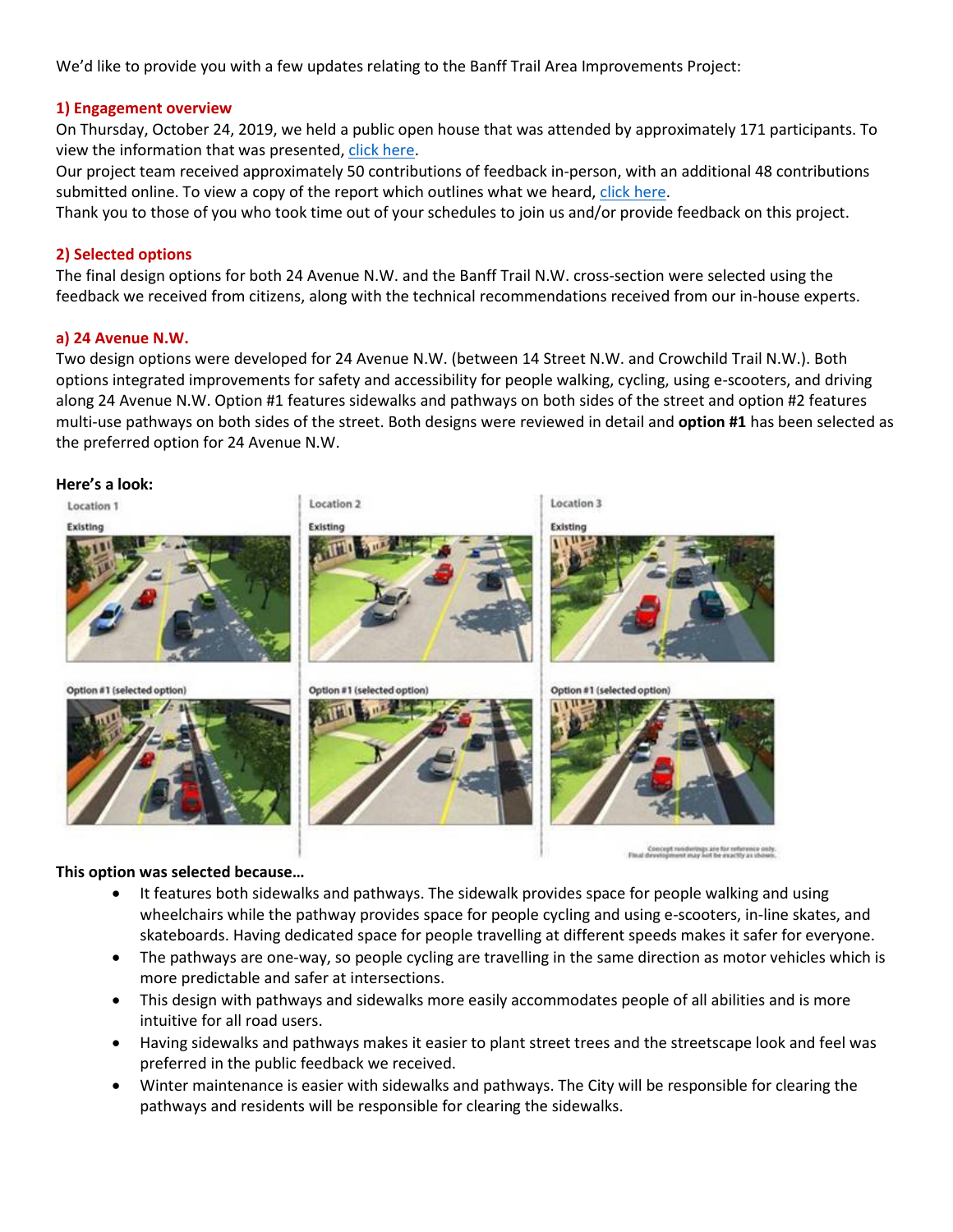## **b) Banff Trail N.W. cross-section**

The work we are doing along the Banff Trail N.W. corridor is in alignment with the Banff Trail Area Redevelopment Plan. As presented at our most recent open house and online, **option #2** has been selected as the preferred cross-section for Banff Trail N.W.

**Here's a look:**

## **Existing:**



# **Option #2 (selected option):**

# Cycle track on west side of road



## **This option was selected because…**

- It improves access to businesses on the west side of Banff Trail N.W. (A wider sidewalk and cycle tracks on the west side).
- It creates a continuous active transportation connection between 16 Ave N.W. and 24 Ave N.W. (along Banff Trail N.W. and 24 St. N.W.) with safe crossings provided at intersections.
- It creates a connection to the new multi-use pathway on the north side of 16 Ave N.W. (between Crowchild Trail and 19 St. N.W.).
- This configuration is intuitive and easy to navigate for residents, commuters, and visitors.